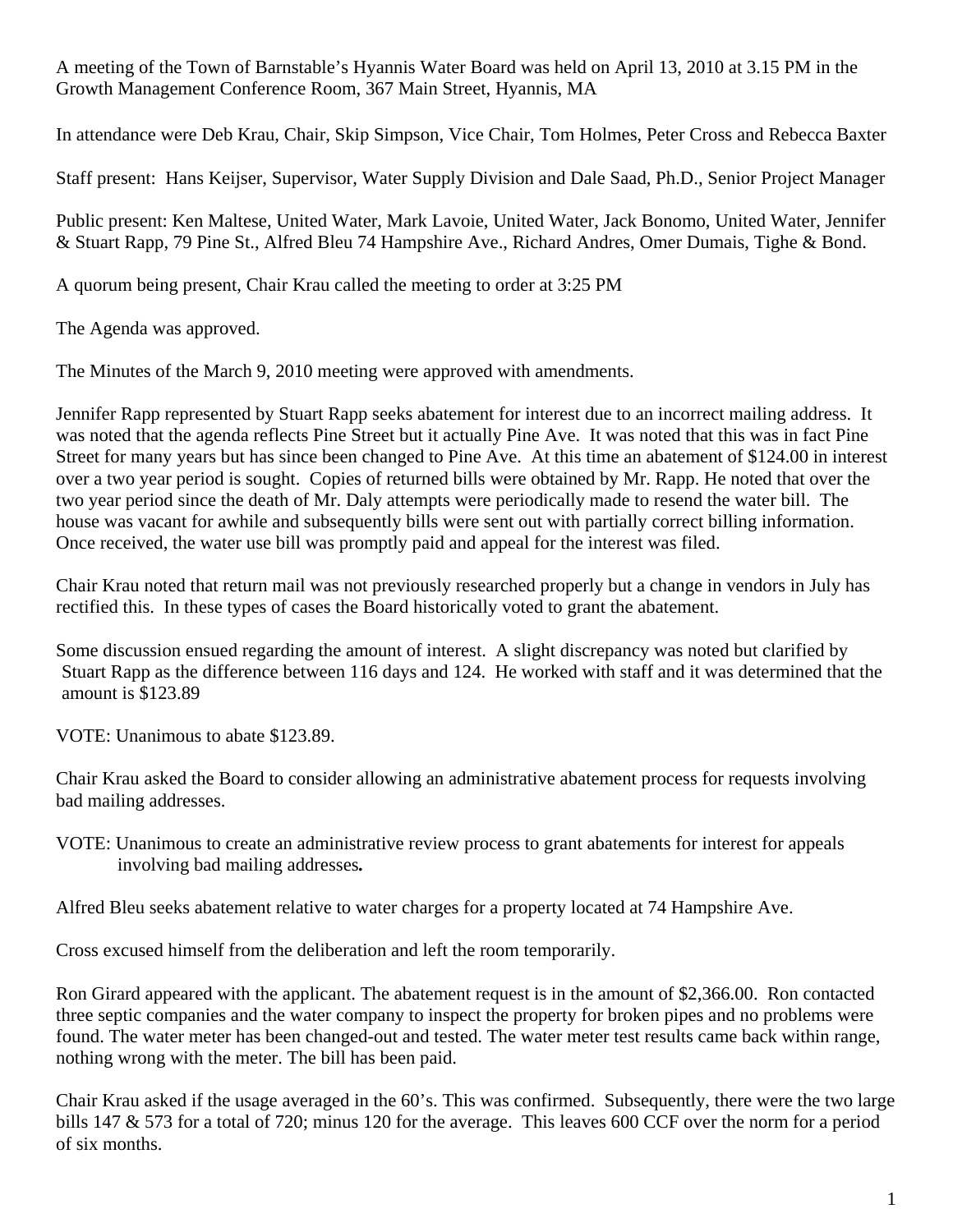Simpson noted that we are reasonably sure the water went through the meter  $\&$  it tested OK. He stated he does not believe a leak to be outside the realm of possibilities

Chair Krau inquired about the abatement amount as no figure was submitted. It was determined it should be 600ccf x the middle bracket figure of  $$1.80 = $1,080$ . Chair Krau asked the Board for comments on the abatement. Baxter indicated she had concerns about the zero consumption. Simpson indicated that previous requests were denied because the water went through the meter. Although no one knows where this water went, it did go through the meter. Holmes agreed that the water did in fact go through the meter. Chair Krau cited concern about the zero consumption.

VOTE: Two in favor of granting and two in favor of denial, a split vote.

Chair Krau asked the applicant if they would mind allowing the Board to research the issue more before making a decision.

Operations Report. Lavoie commented on the change-out efforts relative to water sampling points and the Maher 1 and 3 well rehabilitation. He explained that the wells were rehabbed and after evaluation it was determined that the two pumps needed to be replaced.

Lavoie stated that the flushing program was on schedule, no report of coliform and March collections netted over \$10,000.00.

Maltese explained that 71 total delinquency notices have gone out. Chair Krau commented that past due accounts (referring to the Monthly Report) of 120 days were est. \$250,000 the prior month and \$350,000 this month. Chair Krau requests a chart of deliverables relative to the operations contract.

Chair Krau and Simpson agree to meet with Keijser to discuss, review and schedule a meeting for five financial hardship requests.

Meeting with DEP Lavoie stated that as a result of the sampling challenges that occurred during the start-up of United Water, and the DEP notice, half of the improvements are currently done, with the remainder being completed in the upcoming 1 ½ weeks. Lavoie stated that the Water Quality Report notice will be redrafted as well and projects NO problems for the future.

Holmes states the good job that United Water is doing, Chair Krau agrees. Keijser added that the DEP expressed "Confidence in Mark Lavoie".

Zoning-Old Yarmouth Road and Ferndoc area. Discussion about the junk dealership's license renewal has raised questions relative to enforcement, prioritization of wellhead protection and other Town Department's roles and responsibilities.

Holmes feels that this is going to be problematic with well-being of the water. Baxter adds, "Water doesn't seem to be a priority", Cross adds, "Why do we have zoning if we don't enforce it? Chair Krau asks, "What are suggested inspection parameters and who enforces parameters of the license"?

The Board suggests that if the Board of Health conducts inspections, to request random "unannounced" inspections, to request guaranteed enforcement with license approval and ask the Regulatory Department if enforcement is going to happen.

Chair Krau states she will invite Tom Geiler from the Regulatory Department to the next meeting to talk about inspection, enforcement and job responsibility of Site Plan Review. All agree to invite the Growth Management and the Regulatory Departments to discuss the concerns.